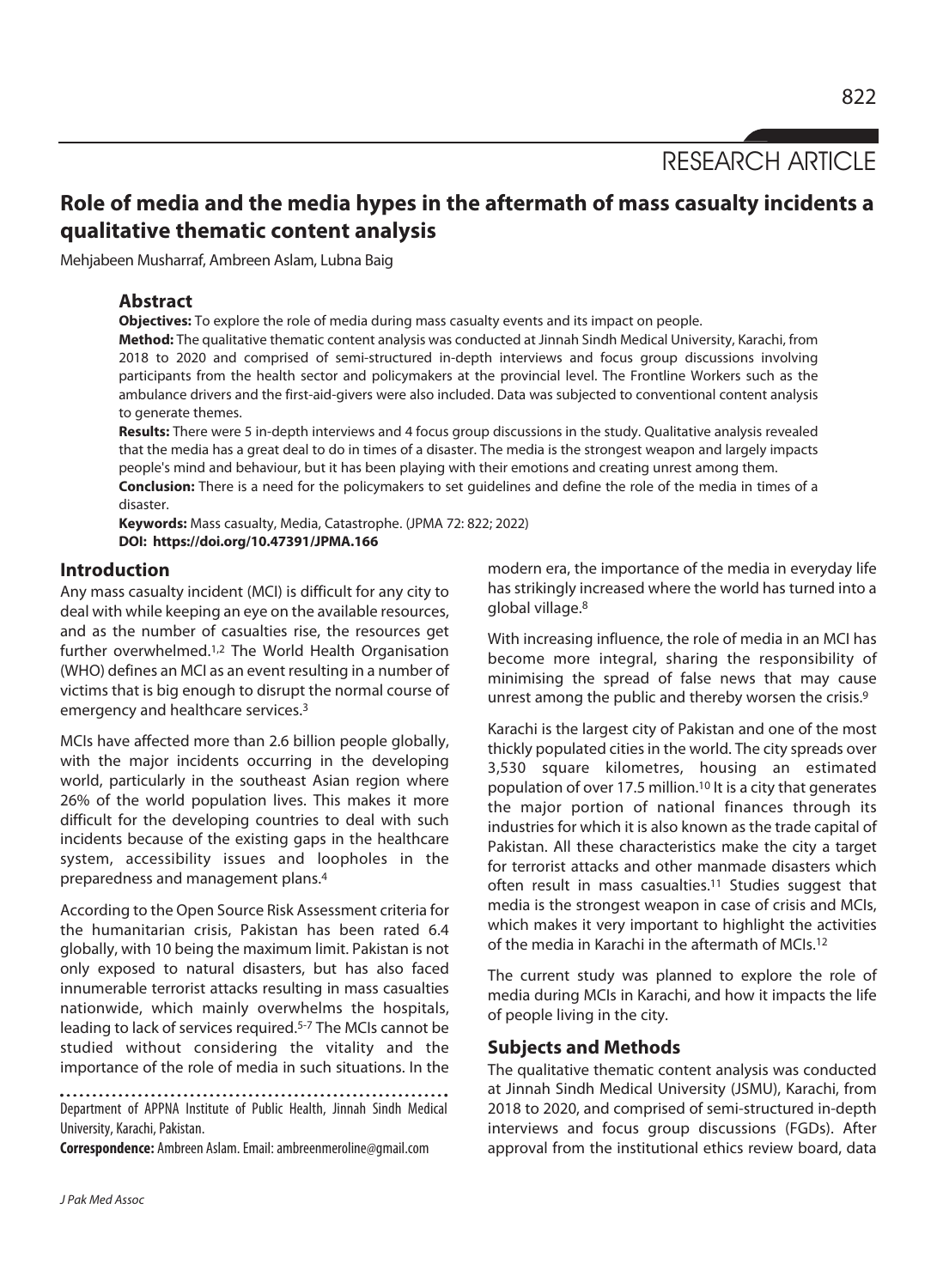was collected till saturation was attained. Purposive sampling technique was used to select participants from the health sector, such as hospital administrators, as well as provincial policy-makers involved in formulating disaster management policies. The sample also included frontline workers, such as the ambulance drivers and firstaid care-givers. None of the participants were previously known to the researchers.

In-depth interviews were conducted with administrators and managers of leading public-sector hospitals, like Jinnah post Graduate Medical Centre (JPMC), Abassi Shaheed Hospital (ASH), Shaheed Mohtarma Benazir Trauma Centre (SMBBTC), (PDMA) The Provincial Disaster management authority, Sindh. Frontline workers were recruited from ambulance services like Aman Foundation and Edhi Ambulance Service operating in the city and from the rescue services most involved in responding to MCIs in Karachi. All these participants had significant experience in dealing and managing MCIs in the city.

To recruit the participants, all the main stakeholders dealing with MCIs in Karachi were identified and listed, among them, all those directly dealing and responding to the emergencies and MCIs were invited to participate in the study. The interviews were conducted at the participant's respective workplace after taking informed written consent from each individual who agreed to participate. The names of the participants were kept strictly confidential.

Data was collected using the unstructured interview technique and the general questions were pilot-tested in a similar context. The main questions, such as "what is the role of media in a mass casualty event in Karachi city?" and "what are the most important activities and resources of the media that would save lives in the first few hours of a mass casualty incident?" and "what are the services that the media can provide to help saving lives in an MCI?" These main questions were followed by further probing to obtain valid information from the participants. Field notes were taken as the participants shared their experiences and their opinions. The interviews were audio- and video-recorded with the participants' permission. Each interview lasted 40-45 minutes until data saturation was achieved (Figure).

The conventional content analysis method was adopted to analyse the data. Three researchers coded data independently and then the codes were identified with consensus. The interviews were transcribed verbatim and were analysed concurrently. The verbatim data was analysed using the primary codes through the line-by-line approach and were later classified as per the similarities



**Figure:** Data-collection flow-chart.

and differences of the data. The rigour of the study was ensured by discussion and debate among the researchers until a consensus was reached. The credibility of the data was achieved by long-term engagement of the participants. The literature review was partially done by the researchers at the onset of the study which helped in reducing the researcher bias and thereby increased the dependability of the findings. The data was carefully recorded and transcribed to achieve confirmability. The study recruited a diversified group of participants who were directly dealing with the disasters, from the rescue to the transfer, the first aid, and management of the injured victims during MCIs. The approach was aimed at achieving transferability.

# **Results**

There were 5 in-depth interviews and 4 FGDs involving around 30 participants out of which around 15 were ambulance drivers and 10 HCWs and around 5 policymakers. Each Focused group discussion had around 6 to 7 participants. Three main themes were identified.

The first theme was "Playing with people's emotions". The emotional distress that the people get from overexaggeration of a content over and over again was evident in the words of the participants and, hence, this was categorized as a sub-theme titled, "Projection of Distressing Content".

"If a bomb blast has occurred the media coverage is like, 'People, can you see here? This is the hand and one leg of the suicide bomber … 'How did you feel when you heard of the bomb blast?'"

"There is no need of showing the gory pictures after a mass casualty incident that they usually do."

The emotional distress that the sensitive minds go through because of the horrific content was much reflected in the words of the respondents while they shared their experiences of MCIs of the past.

"I remember an incidence that I never forget. It never goes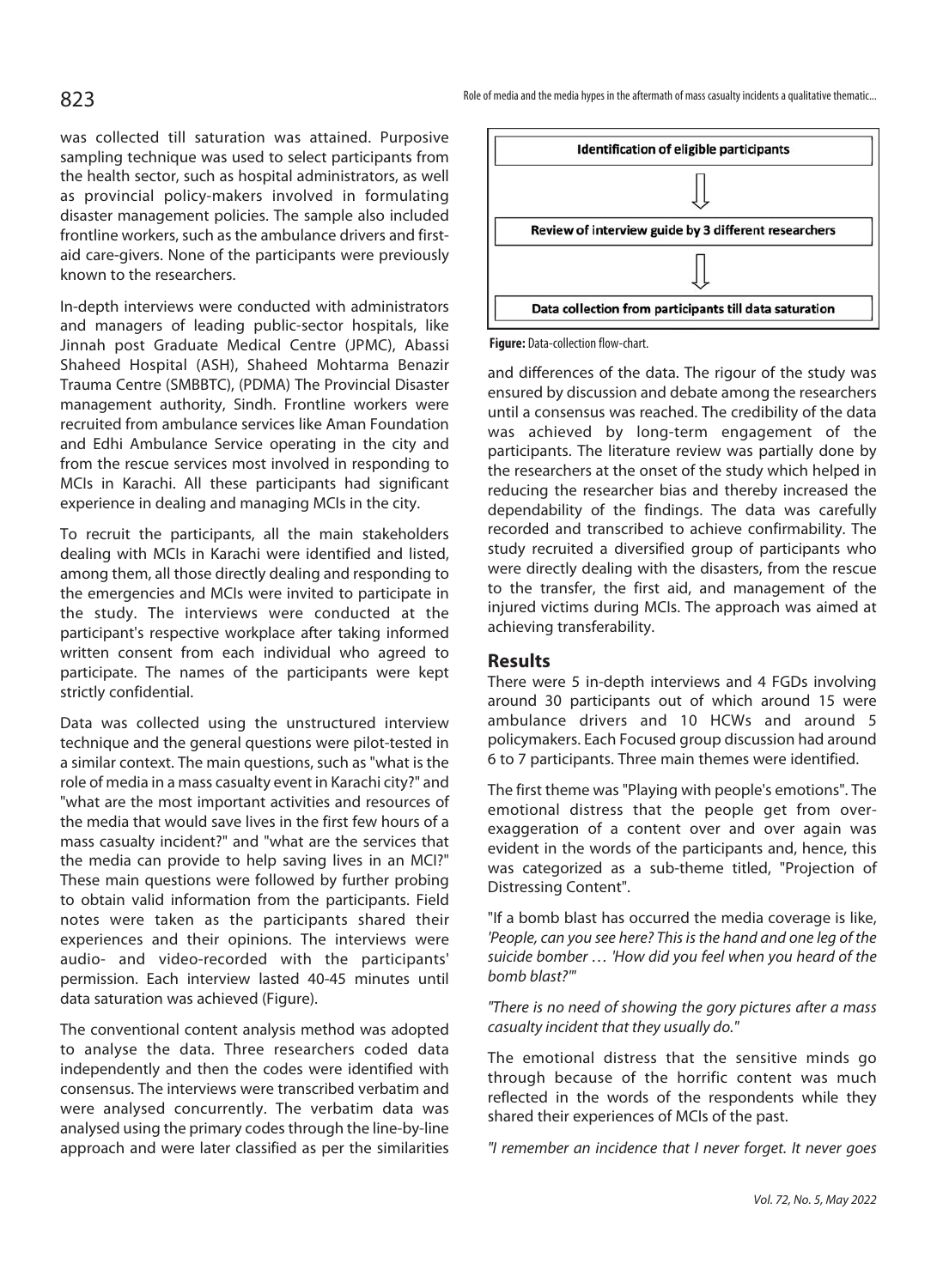out of my mind. There was a blast that happened in the city and the media showed the decapitated head of the suicide bomber while me and my son were watching the news and my son couldn't sleep for nights and it was very difficult to comfort him at that time."

"All kinds of people watch television old age, children, heart patients; media should realise these things before showing horrifying images."

It was manifested in the words of the respondents that the repetitive showing of the horrific images and all the blood was deeply and negatively impacting the sensitive minds of the people.

"The media says that it's their freedom of rights, but this doesn't mean they damage people's nerves by showing such horrific content."

Some of the respondents also admitted the fact that to a very small extent our media has improved compared to the past, but it needs to be more structured and responsible.

"Our media is unfortunately very immature right now. It has been improved a bit from the past maybe two per cent or five per cent as back in 2009 and 2010 they used to show decapitated heads and other body parts as well."

"Showing the distressing news again and again leaves bad impact on the people's mind."

The second sub-theme identified within the first main theme was "Creating Hype". This sub-theme emerged due to the responses that were indicative of the unrest created by the over-sensationalised nature of the news.

"Media exaggerates the nature of the news and this creates terror among the public."

"Most of the times the news is broadcasted without any validation. They will say there was a blast in ABC area and after some time they will say it was a cylinder blast."

#### "Media should stop giving fake and exaggerated news."

The second main theme identified was "Irresponsible Actions". The respondents accepted media as the most powerful weapon as it has the greatest impact regardless of how it is used, either positively or negatively. It has the power to create great differences. The quotes from the respondents suggested that there is a need for the national media to provide an accurate portrayal of the news taking care of its great responsibility. Insensitive actions of the media may result in negative and lifethreatening consequences.

"Media blocks the site of the disaster to generate their news, obstructing the rescuers from carrying out their job."

"Instead of guiding the people, the media itself becomes a mob in hospitals, making it difficult for the medical teams to do their jobs. Often there is one patient and 40-50 media personnel come to make footage."

"If an MCI has happened in the morning, till the evening and even the next day they will keep on showing the distressing content over and over again."

The media has a great responsibility to maintain a state of calm among the public, but ignoring this fact the media performs activities that creates hype and unrest among the general public, resulting in negative consequences to deal with.

"If for some reason a strike is going on in one city, the media will again and again show that and this often results in the same unrest among other cities."

"Unfortunately, the bitter truth is that the media has to sell negativity and they generate their revenue in this way."

"Often they give live coverage of critical rescue operations, such as where and how many cops are deployed, on what sites, and once it happened that due to such media coverage the terrorists got the benefit."

The third theme comprised "Suggestions" that the respondents had given as to what activities media could perform to benefit the public and the country in case of an MCI.

"If a mass casualty incident has happened, the media should be suggesting the alternative routes to the public."

"Media can play a very important role in increasing awareness among the people about what they should do in a mass casualty incident."

"Media should give the disaster news once and after that, they should be suggesting the measures to the public."

"Media is a very strong weapon which should be used to create awareness among the people on how to behave in a mass casualty incident."

"We live in an era where media is reachable to all people and it can give simple messages to the community, like what they should do if a building is on fire or a bomb blast happens."

"Karachi is a city where mass gatherings happen very often, so the media must at all times create awareness among the public on how to behave in mass gatherings."

"I remember an incident in 2011 where a blast occurred and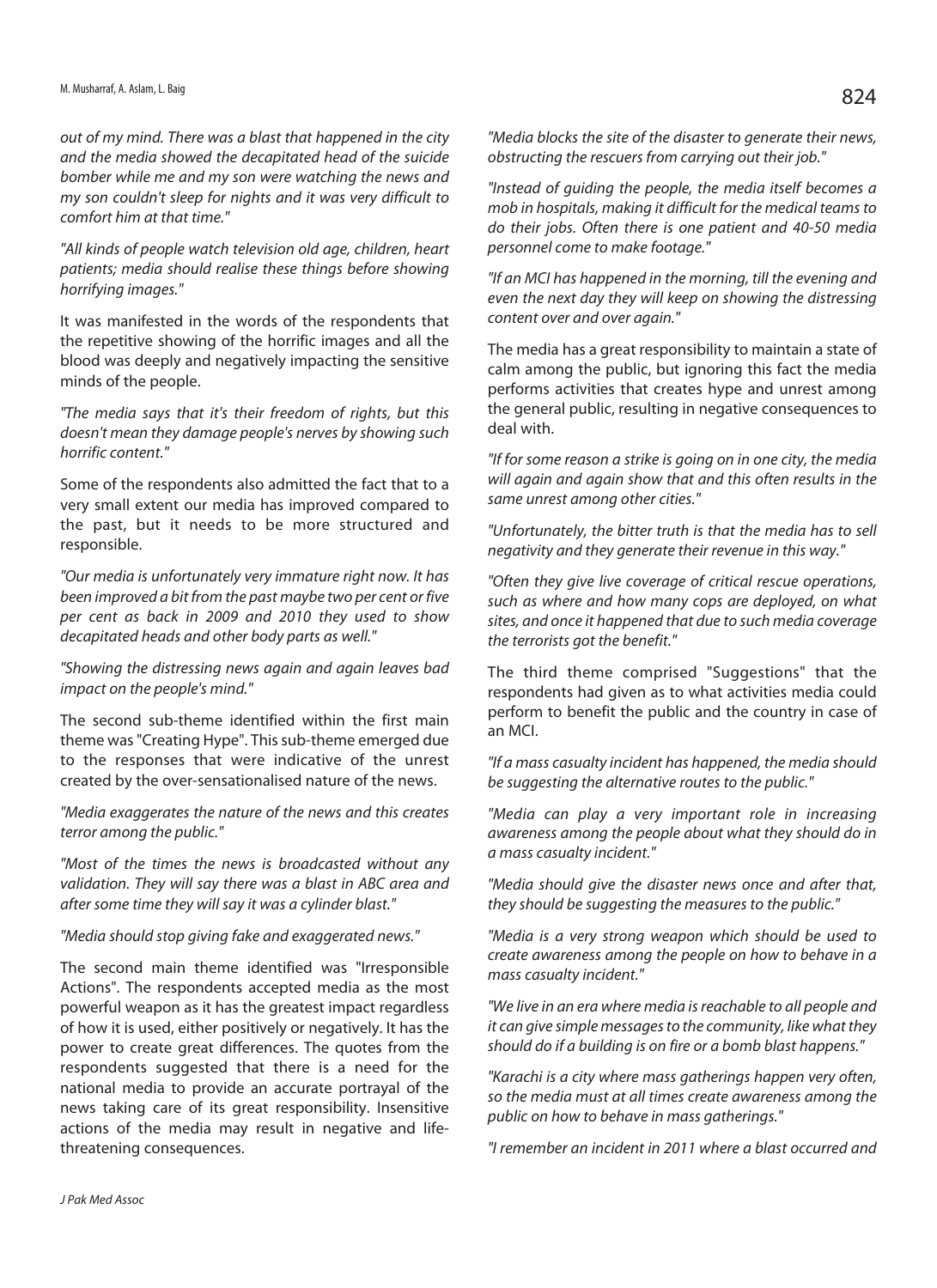most people were trampled to death by the mob, so the media should be educating the people."

"Media can be the best tool to spread important messages. The media can teach people how to give first aid, how to apply pressure bandages."

"If an MCI happens, we (hospitals) are in great need of blood. The media instead of creating unrest in the public, should be motivating the people to donate blood so that lives can be saved."

# **Discussion**

This current study highlighted the perceptions of different stakeholders of disaster management regarding the contribution of media during MCIs, and the recommendations to ensure its positive involvement during and after such an incident. Since in Karachi these incidents usually include terrorism, road traffic accidents (RTAs), building collapse, etc, the focus of the respondents was generally on man-made disaster. Research on media reporting during disasters is mostly done in the United States, therefore, the current study has filled the knowledge gap to some extent by providing shreds of evidence on disaster reporting in this region.

The study emphasised that the media coverage of MCIs is very insensitive and disturbing for people of all ages, and this needs careful considerations of the relevant authorities as post-traumatic stress disorder (PTSD) and other psychological implications are positively associated with television-viewing after disaster.13 Also, there should be some guidelines on reporting disaster-related news, so that the media is obliged to follow certain regulations, like how and to what extent damage to life and infrastructure which will not cause long lasting disturbing memories.

The positive role of media during disasters has been reported both nationally and internationally. A Pakistanbased study reported that media informs the officials about loss, motivates the public to help the victims, and update the communities on danger signs, which, in turn, help the officials in evacuating high-risk areas.14 Moreover, the literature search of three databases on role of media in different incidents worldwide reported activities of media like promoting counselling programmes, collecting and promoting funds for the victims as well as sharing the correct information.15 These results were not in concurrence with the findings of the current study. However, such activities of the media were reported as suggestions, which depicts that media is not contributing in the manner it is supposed to.

The narrative that detailed reporting of terrorist incidents might be helpful for the perpetrators needs careful

consideration, as this gives rise to the recommendation that media should be carefully propagating the news, especially the ones which can help or guide the perpetrators, like stating the number and places where law enforcement personnel are deployed can be helpful for the criminals. Though the job of the media is to deliver the truth, it should not forward the facts that can turn out to be beneficial for terrorists. There are many instances where the hostages have been killed due to the news leaked by media which was supposed to be kept secret.16 These findings were also similar to those of the current study.

Management of disaster is a complicated process, especially in Karachi, as different factors like uncontrolled traffic, overpopulation and lack of interdepartmental collaboration has further complicated the situation. In such a situation, media, instead of streamlining and facilitating the processes, creates hindrances in the emergency response system by blocking the way of ambulance drivers and rescue teams at and inside hospitals for the sake of getting some footage. This was an unusual finding in the current study and no parallel could be found in literature, to the best of our knowledge.

On the basis of the findings, a more comprehensive study is recommended that may encompass the current media activities in all phases of disaster in the region.

In 2011, the Pakistan chapter of the United Nations Development Programme (UNDP) along with the National Disaster Management Authority (NDMA) formulated certain guidelines<sup>17</sup> for the media to follow during a disaster, according to which media should act as a bridge between the relief organisations and the victims, and elaborate on the actions taken by government and other philanthropic organisations to provide relief. Keeping the current findings in view, there is a need to design guidelines related to media coverage during disasters so that media may be positively utilised during disasters, and the rescue services may not have to carry out their critical tasks.

#### **Conclusion**

There is a need for the policymakers to set guidelines and define the role of the media in times of a disaster.

**Disclaimer:** The text is based on a research project titled "Measuring Urban Capacity for Humanitarian Crisis".

**Conflict of Interest:** None.

**Source of Funding:** None.